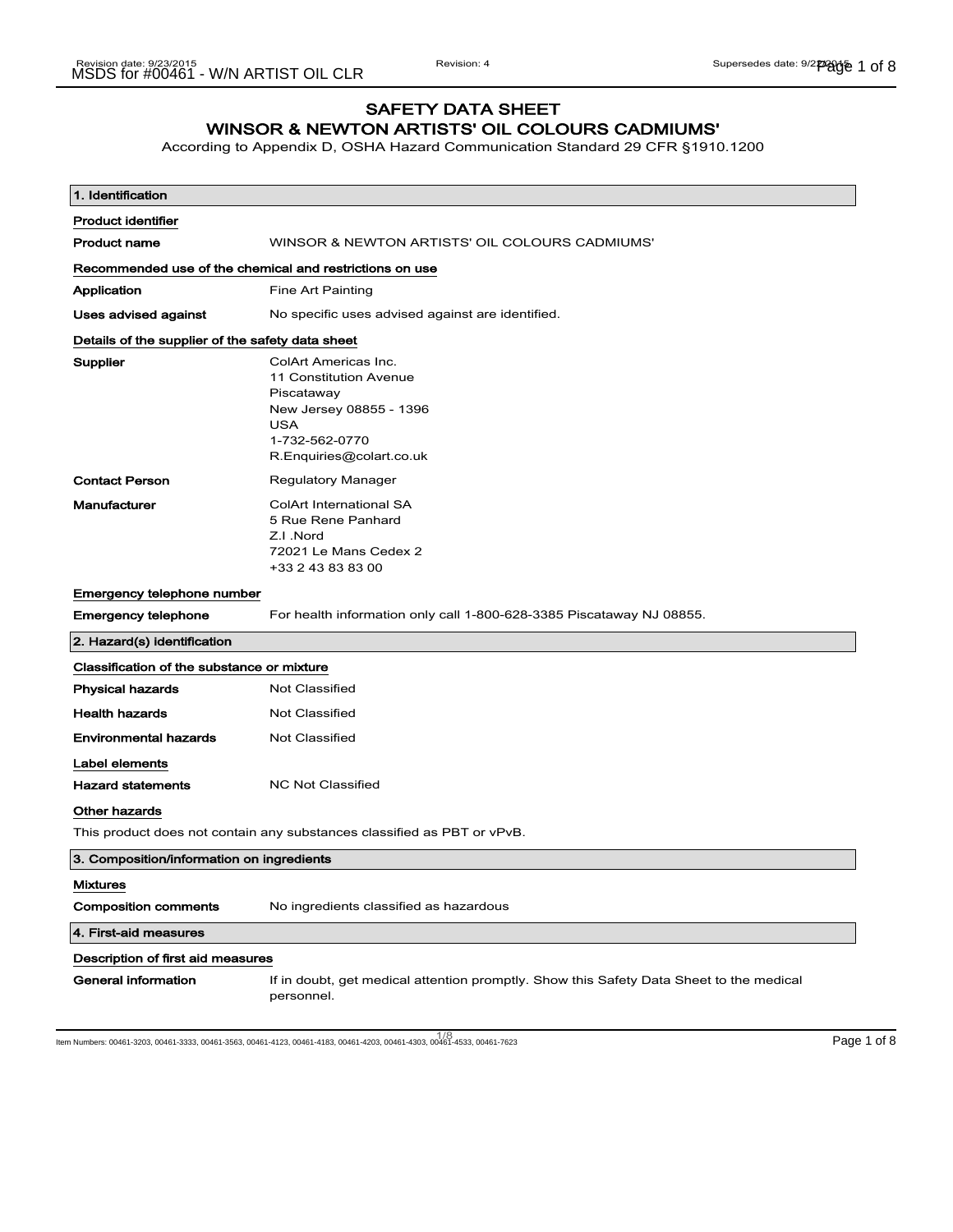| Inhalation                                            | No specific recommendations. If throat irritation or coughing persists, proceed as follows.<br>Move affected person to fresh air and keep warm and at rest in a position comfortable for<br>breathing. Loosen tight clothing such as collar, tie or belt. Get medical attention if any<br>discomfort continues.                                                            |
|-------------------------------------------------------|----------------------------------------------------------------------------------------------------------------------------------------------------------------------------------------------------------------------------------------------------------------------------------------------------------------------------------------------------------------------------|
| Ingestion                                             | No specific recommendations. If throat irritation or coughing persists, proceed as follows.<br>Rinse mouth. Get medical attention if any discomfort continues.                                                                                                                                                                                                             |
| <b>Skin Contact</b>                                   | No specific recommendations. Rinse with water. Get medical attention if any discomfort<br>continues.                                                                                                                                                                                                                                                                       |
| Eye contact                                           | Rinse with water. Get medical attention if any discomfort continues.                                                                                                                                                                                                                                                                                                       |
| <b>Protection of first aiders</b>                     | Use protective equipment appropriate for surrounding materials.                                                                                                                                                                                                                                                                                                            |
|                                                       | Most important symptoms and effects, both acute and delayed                                                                                                                                                                                                                                                                                                                |
| <b>General information</b>                            | The severity of the symptoms described will vary dependent on the concentration and the<br>length of exposure.                                                                                                                                                                                                                                                             |
| Inhalation                                            | No specific symptoms known. Spray/mists may cause respiratory tract irritation.                                                                                                                                                                                                                                                                                            |
| Ingestion                                             | No specific symptoms known. May cause discomfort if swallowed.                                                                                                                                                                                                                                                                                                             |
| <b>Skin contact</b>                                   | No specific symptoms known. May cause discomfort.                                                                                                                                                                                                                                                                                                                          |
| Eye contact                                           | No specific symptoms known. May be slightly irritating to eyes.                                                                                                                                                                                                                                                                                                            |
|                                                       | Indication of immediate medical attention and special treatment needed                                                                                                                                                                                                                                                                                                     |
| Notes for the doctor                                  | Treat symptomatically.                                                                                                                                                                                                                                                                                                                                                     |
| <b>Specific treatments</b>                            | No special treatment required.                                                                                                                                                                                                                                                                                                                                             |
| 5.Fire-fighting measures                              |                                                                                                                                                                                                                                                                                                                                                                            |
| <b>Extinguishing media</b>                            |                                                                                                                                                                                                                                                                                                                                                                            |
| Suitable extinguishing media                          | The product is not flammable. Extinguish with alcohol-resistant foam, carbon dioxide, dry<br>powder or water fog. Use fire-extinguishing media suitable for the surrounding fire.                                                                                                                                                                                          |
| Unsuitable extinguishing<br>media                     | Do not use water jet as an extinguisher, as this will spread the fire.                                                                                                                                                                                                                                                                                                     |
|                                                       |                                                                                                                                                                                                                                                                                                                                                                            |
| Special hazards arising from the substance or mixture |                                                                                                                                                                                                                                                                                                                                                                            |
| Specific hazards                                      | Containers can burst violently or explode when heated, due to excessive pressure build-up.                                                                                                                                                                                                                                                                                 |
| <b>Hazardous combustion</b><br>products               | Thermal decomposition or combustion products may include the following substances:<br>Harmful gases or vapors.                                                                                                                                                                                                                                                             |
| Advice for firefighters                               |                                                                                                                                                                                                                                                                                                                                                                            |
| Protective actions during<br>firefighting             | Avoid breathing fire gases or vapors. Evacuate area. Cool containers exposed to heat with<br>water spray and remove them from the fire area if it can be done without risk. Cool containers<br>exposed to flames with water until well after the fire is out. If a leak or spill has not ignited, use<br>water spray to disperse vapors and protect men stopping the leak. |
| Special protective equipment<br>for firefighters      | Wear positive-pressure self-contained breathing apparatus (SCBA) and appropriate protective<br>clothing. Standard Firefighter's clothing including helmets, protective boots and gloves will<br>provide a basic level of protection for chemical incidents.                                                                                                                |
| 6. Accidental release measures                        |                                                                                                                                                                                                                                                                                                                                                                            |
|                                                       | Personal precautions, protective equipment and emergency procedures                                                                                                                                                                                                                                                                                                        |

2/ 8 Item Numbers: 00461-3203, 00461-3333, 00461-3563, 00461-4123, 00461-4183, 00461-4203, 00461-4303, 00461-4533, 00461-7623 Page 2 of 8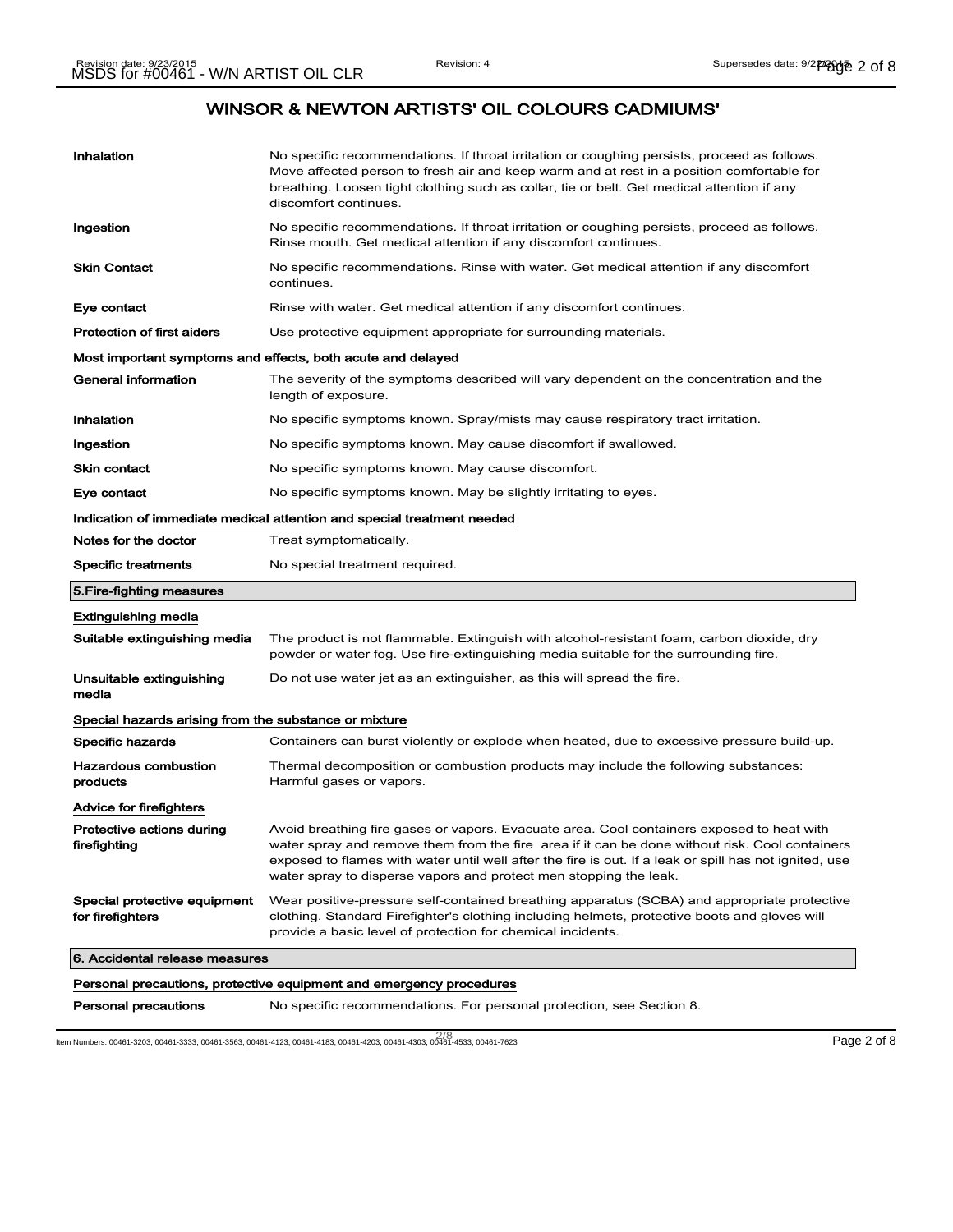| <b>Environmental precautions</b>                             |                                                                                                                                                                                                                                                                                                                                            |
|--------------------------------------------------------------|--------------------------------------------------------------------------------------------------------------------------------------------------------------------------------------------------------------------------------------------------------------------------------------------------------------------------------------------|
| <b>Environmental precautions</b>                             | Avoid discharge into drains or watercourses or onto the ground.                                                                                                                                                                                                                                                                            |
| Methods and material for containment and cleaning up         |                                                                                                                                                                                                                                                                                                                                            |
| Methods for cleaning up                                      | Reuse or recycle products wherever possible. Absorb spillage to prevent material damage.<br>Flush contaminated area with plenty of water. Wash thoroughly after dealing with a spillage.<br>Dispose of contents/container in accordance with national regulations.                                                                         |
| Reference to other sections                                  | For personal protection, see Section 8.                                                                                                                                                                                                                                                                                                    |
| 7. Handling and storage                                      |                                                                                                                                                                                                                                                                                                                                            |
| Precautions for safe handling                                |                                                                                                                                                                                                                                                                                                                                            |
| <b>Usage precautions</b>                                     | Read and follow manufacturer's recommendations. Wear protective clothing as described in<br>Section 8 of this safety data sheet. Keep away from food, drink and animal feeding stuffs.<br>Handle all packages and containers carefully to minimize spills. Keep container tightly sealed<br>when not in use. Avoid the formation of mists. |
| Advice on general<br>occupational hygiene                    | Wash promptly if skin becomes contaminated. Take off contaminated clothing and wash<br>before reuse. Wash contaminated clothing before reuse.                                                                                                                                                                                              |
| Conditions for safe storage, including any incompatibilities |                                                                                                                                                                                                                                                                                                                                            |
| Storage precautions                                          | No specific recommendations.                                                                                                                                                                                                                                                                                                               |
| Storage class                                                | Unspecified storage.                                                                                                                                                                                                                                                                                                                       |
| Specific end uses(s)                                         |                                                                                                                                                                                                                                                                                                                                            |
| Specific end use(s)                                          | The identified uses for this product are detailed in Section 1.2.                                                                                                                                                                                                                                                                          |
|                                                              |                                                                                                                                                                                                                                                                                                                                            |
| 8. Exposure Controls/personal protection                     |                                                                                                                                                                                                                                                                                                                                            |
| <b>Exposure controls</b>                                     |                                                                                                                                                                                                                                                                                                                                            |
| Appropriate engineering<br>controls                          | No specific ventilation requirements.                                                                                                                                                                                                                                                                                                      |
| Eye/face protection                                          | No specific eye protection required during normal use. Large Spillages: Eyewear complying<br>with an approved standard should be worn if a risk assessment indicates eye contact is<br>possible.                                                                                                                                           |
| Hand protection                                              | No specific hand protection recommended.                                                                                                                                                                                                                                                                                                   |
| Other skin and body<br>protection                            | Use barrier creams to prevent skin contact.                                                                                                                                                                                                                                                                                                |
| Hygiene measures                                             | Wash hands thoroughly after handling. Do not eat, drink or smoke when using this product.<br>Wash contaminated clothing before reuse.                                                                                                                                                                                                      |
| <b>Respiratory protection</b>                                | No specific recommendations. Provide adequate ventilation. Large Spillages: If ventilation is<br>inadequate, suitable respiratory protection must be worn.                                                                                                                                                                                 |
| <b>Environmental exposure</b><br>controls                    | Not regarded as dangerous for the environment.                                                                                                                                                                                                                                                                                             |
| 9. Physical and Chemical Properties                          |                                                                                                                                                                                                                                                                                                                                            |
| Information on basic physical and chemical properties        |                                                                                                                                                                                                                                                                                                                                            |
| Appearance                                                   | Colored paste.                                                                                                                                                                                                                                                                                                                             |

1/10 km Numbers: 00461-3203, 00461-3333, 00461-3563, 00461-4123, 00461-4183, 00461-4203, 00461-4303, 00461-4533, 00461-7623 Page 3 of 8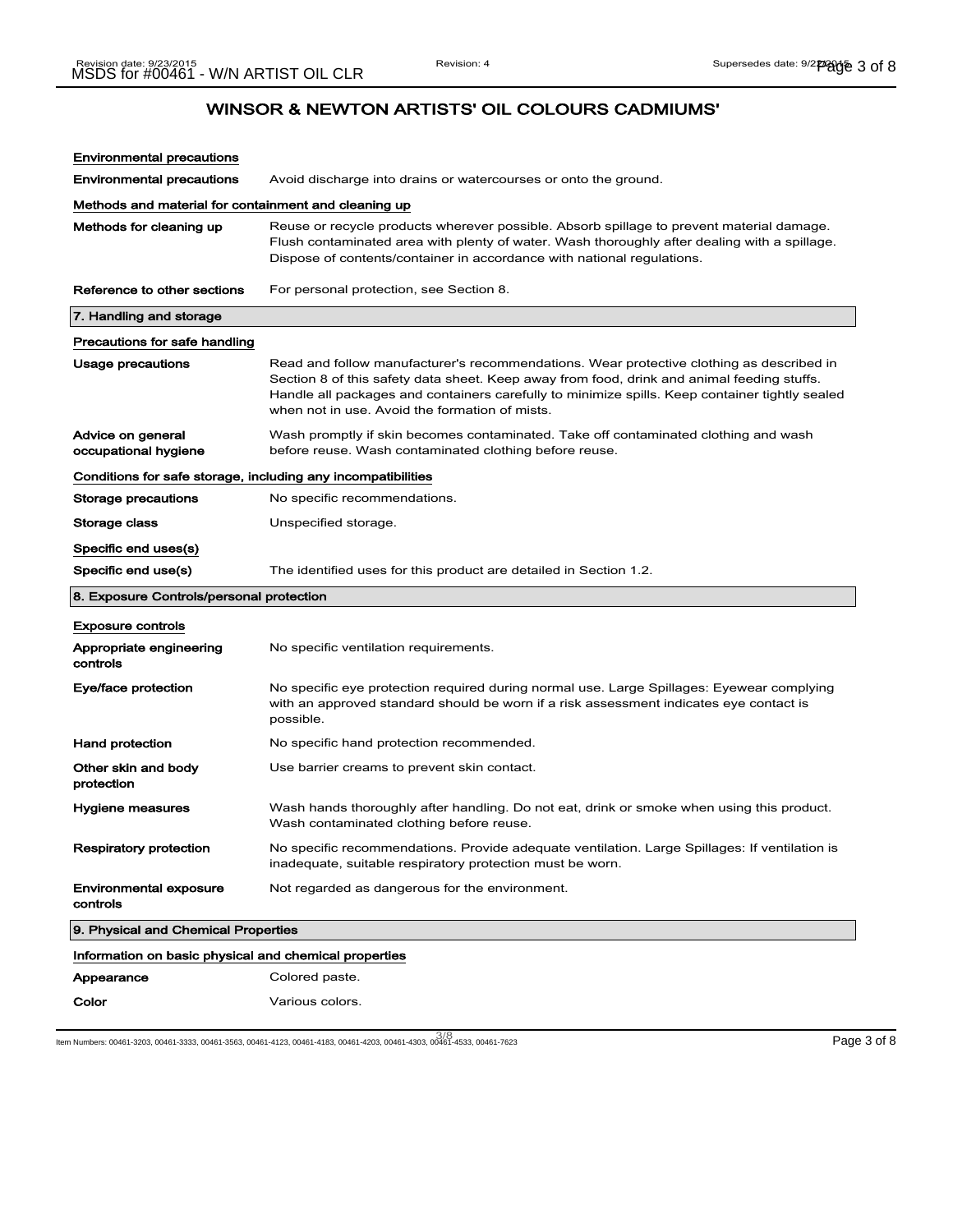| Odor                                                                 | Characteristic.                                                                                                                                                        |
|----------------------------------------------------------------------|------------------------------------------------------------------------------------------------------------------------------------------------------------------------|
| рH                                                                   | Not applicable.                                                                                                                                                        |
| Initial boiling point and range                                      | >300°C @ 760 mm Hg                                                                                                                                                     |
| Flash point                                                          | >230°C CC (Closed cup).                                                                                                                                                |
| <b>Relative density</b>                                              | $1.00 - 2.70$ @ 20 $^{\circ}$ C                                                                                                                                        |
| Solubility(ies)                                                      | Insoluble in water                                                                                                                                                     |
| Auto-ignition temperature                                            | $>300^{\circ}$ C                                                                                                                                                       |
| <b>Other information</b>                                             | Not available.                                                                                                                                                         |
| 10. Stability and reactivity                                         |                                                                                                                                                                        |
| Reactivity                                                           | There are no known reactivity hazards associated with this product.                                                                                                    |
| <b>Stability</b>                                                     | Stable at normal ambient temperatures and when used as recommended. Stable under the<br>prescribed storage conditions.                                                 |
| Possibility of hazardous<br>reactions                                | No potentially hazardous reactions known.                                                                                                                              |
| Conditions to avoid                                                  | There are no known conditions that are likely to result in a hazardous situation.                                                                                      |
| <b>Materials to avoid</b>                                            | No specific material or group of materials is likely to react with the product to produce a<br>hazardous situation.                                                    |
|                                                                      |                                                                                                                                                                        |
| Hazardous decomposition<br>products                                  | Does not decompose when used and stored as recommended. Thermal decomposition or<br>combustion products may include the following substances: Harmful gases or vapors. |
| 11. Toxicological information                                        |                                                                                                                                                                        |
| Information on toxicological effects                                 |                                                                                                                                                                        |
| <b>Toxicological effects</b>                                         | Not regarded as a health hazard under current legislation.                                                                                                             |
| Acute toxicity - oral<br>Notes (oral LD <sub>50</sub> )              | Based on available data the classification criteria are not met.                                                                                                       |
| Acute toxicity - dermal<br>Notes (dermal LD <sub>so</sub> )          | Based on available data the classification criteria are not met.                                                                                                       |
| Acute toxicity - inhalation<br>Notes (inhalation LC <sub>50</sub> )  | Based on available data the classification criteria are not met.                                                                                                       |
| Skin corrosion/irritation<br>Animal data                             | Based on available data the classification criteria are not met.                                                                                                       |
| Serious eye damage/irritation<br>Serious eye damage/irritation       | Based on available data the classification criteria are not met.                                                                                                       |
| <b>Respiratory sensitization</b><br><b>Respiratory sensitisation</b> | Based on available data the classification criteria are not met.                                                                                                       |

4/ 8 Item Numbers: 00461-3203, 00461-3333, 00461-3563, 00461-4123, 00461-4183, 00461-4203, 00461-4303, 00461-4533, 00461-7623 Page 4 of 8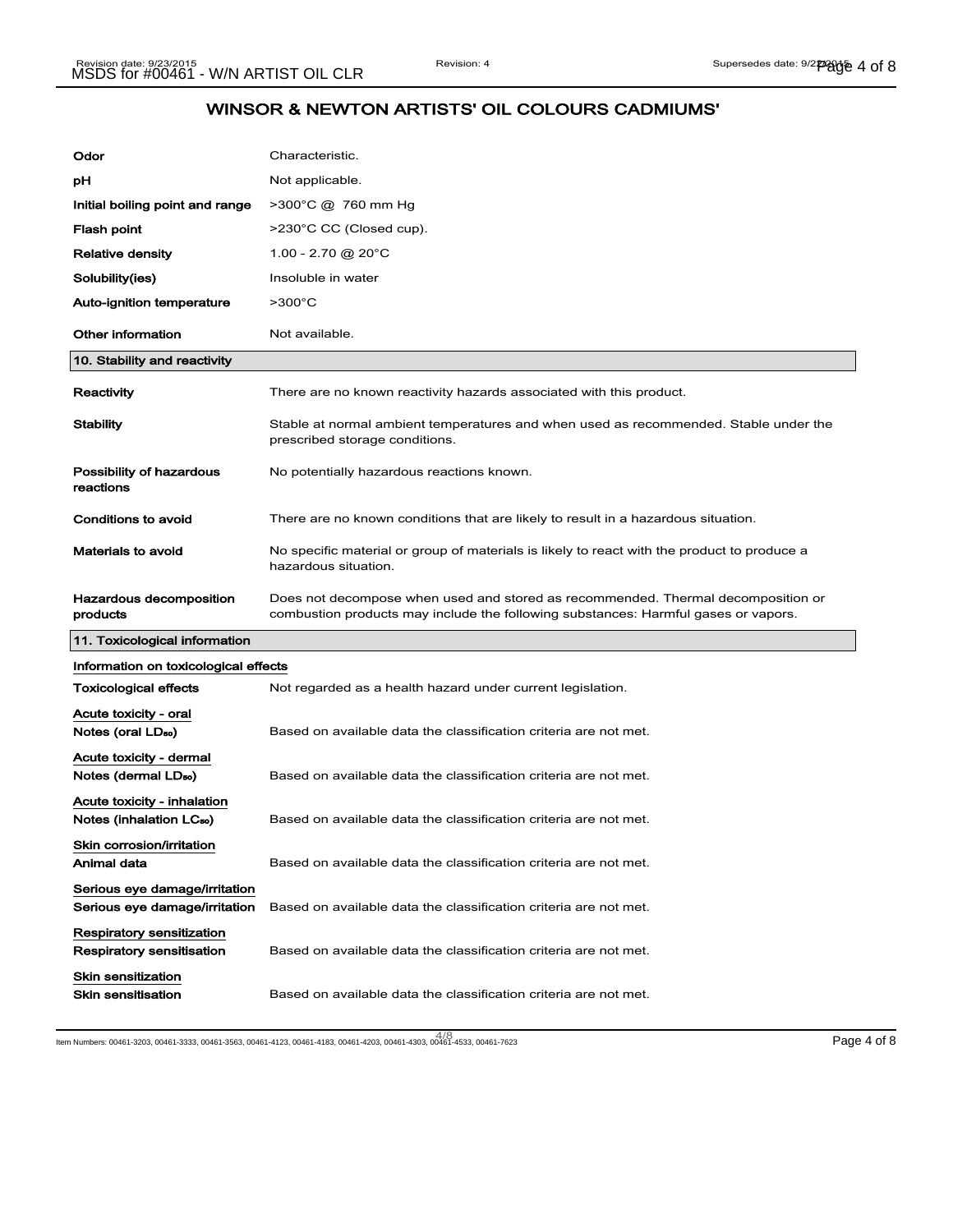| Germ cell mutagenicity                             |                                                                                                                                                  |
|----------------------------------------------------|--------------------------------------------------------------------------------------------------------------------------------------------------|
| Genotoxicity - in vitro                            | Based on available data the classification criteria are not met.                                                                                 |
| Carcinogenicity                                    |                                                                                                                                                  |
| Carcinogenicity                                    | Based on available data the classification criteria are not met.                                                                                 |
| <b>IARC carcinogenicity</b>                        | None of the ingredients are listed or exempt.                                                                                                    |
| Reproductive toxicity                              |                                                                                                                                                  |
| Reproductive toxicity - fertility                  | Based on available data the classification criteria are not met.                                                                                 |
| Reproductive toxicity -<br>development             | Based on available data the classification criteria are not met.                                                                                 |
| Specific target organ toxicity - single exposure   |                                                                                                                                                  |
| STOT - single exposure                             | Not classified as a specific target organ toxicant after a single exposure.                                                                      |
| Specific target organ toxicity - repeated exposure |                                                                                                                                                  |
| STOT - repeated exposure                           | Not classified as a specific target organ toxicant after repeated exposure.                                                                      |
| Aspiration hazard                                  |                                                                                                                                                  |
| <b>Aspiration hazard</b>                           | Based on available data the classification criteria are not met.                                                                                 |
|                                                    |                                                                                                                                                  |
| General information                                | No specific health hazards known. The severity of the symptoms described will vary<br>dependent on the concentration and the length of exposure. |
| Inhalation                                         | No specific symptoms known. Spray/mists may cause respiratory tract irritation.                                                                  |
| Ingestion                                          | No specific symptoms known. May cause discomfort if swallowed.                                                                                   |
| <b>Skin Contact</b>                                | No specific symptoms known. May cause discomfort.                                                                                                |
| Eye contact                                        | No specific symptoms known. May be slightly irritating to eyes.                                                                                  |
| Acute and chronic health<br>hazards                | No specific health hazards known.                                                                                                                |
| Route of entry                                     | Ingestion Inhalation Skin and/or eye contact                                                                                                     |
| Target Organs                                      | No specific target organs known.                                                                                                                 |
| 12. Ecological Information                         |                                                                                                                                                  |
| Ecotoxicity                                        | Not regarded as dangerous for the environment. However, large or frequent spills may have<br>hazardous effects on the environment.               |
| Toxicity                                           |                                                                                                                                                  |
| Toxicity                                           | Based on available data the classification criteria are not met.                                                                                 |
| Acute toxicity - fish                              | Not determined.                                                                                                                                  |
| Acute toxicity - aquatic<br>invertebrates          | Not determined.                                                                                                                                  |
| Acute toxicity - aquatic plants                    | Not determined.                                                                                                                                  |
| Acute toxicity -<br>microorganisms                 | Not determined.                                                                                                                                  |
| Persistence and degradability                      |                                                                                                                                                  |
| Persistence and degradability                      | The degradability of the product is not known.                                                                                                   |

5/ 8 Item Numbers: 00461-3203, 00461-3333, 00461-3563, 00461-4123, 00461-4183, 00461-4203, 00461-4303, 00461-4533, 00461-7623 Page 5 of 8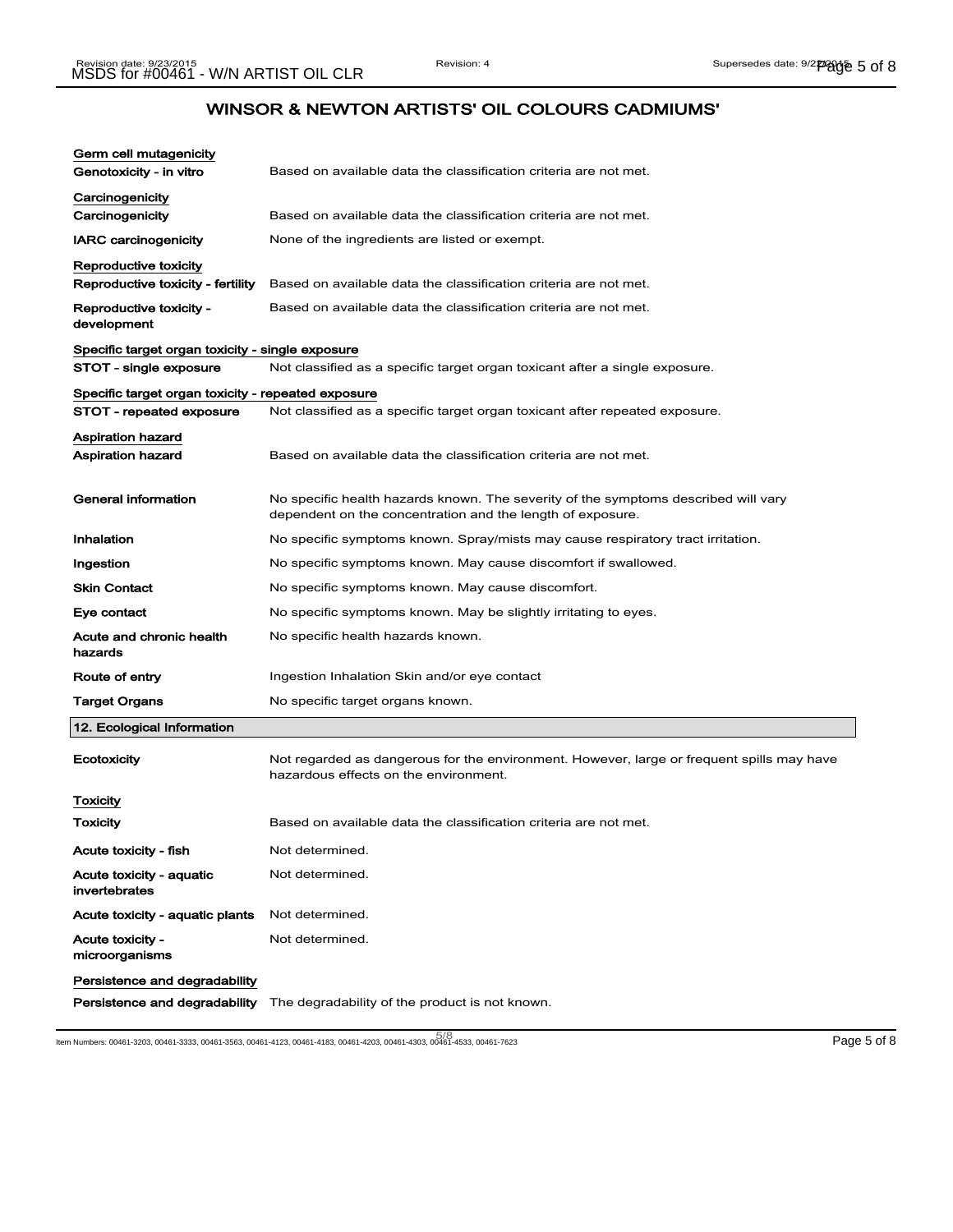| <b>Bioaccumulative potential</b>                                                                      |                                                                                                                                                                                                                                                                                                                                                                                              |
|-------------------------------------------------------------------------------------------------------|----------------------------------------------------------------------------------------------------------------------------------------------------------------------------------------------------------------------------------------------------------------------------------------------------------------------------------------------------------------------------------------------|
| <b>Bio-Accumulative Potential</b>                                                                     | No data available on bioaccumulation.                                                                                                                                                                                                                                                                                                                                                        |
| Mobility in soil                                                                                      |                                                                                                                                                                                                                                                                                                                                                                                              |
| <b>Mobility</b>                                                                                       | No data available.                                                                                                                                                                                                                                                                                                                                                                           |
| Other adverse effects                                                                                 |                                                                                                                                                                                                                                                                                                                                                                                              |
| Other adverse effects                                                                                 | None known.                                                                                                                                                                                                                                                                                                                                                                                  |
| 13. Disposal considerations                                                                           |                                                                                                                                                                                                                                                                                                                                                                                              |
| Waste treatment methods                                                                               |                                                                                                                                                                                                                                                                                                                                                                                              |
| General information                                                                                   | The generation of waste should be minimized or avoided wherever possible. Reuse or recycle<br>products wherever possible. This material and its container must be disposed of in a safe<br>way.                                                                                                                                                                                              |
| Disposal methods                                                                                      | Dispose of waste to licensed waste disposal site in accordance with the requirements of the<br>local Waste Disposal Authority.                                                                                                                                                                                                                                                               |
| <b>Waste class</b>                                                                                    | 08 01 12 waste paint and varnish other than those mentioned in 08 01 11                                                                                                                                                                                                                                                                                                                      |
| 14. Transport information                                                                             |                                                                                                                                                                                                                                                                                                                                                                                              |
| General                                                                                               | The product is not covered by international regulations on the transport of dangerous goods<br>(IMDG, IATA, DoT).                                                                                                                                                                                                                                                                            |
| <b>UN Number</b>                                                                                      |                                                                                                                                                                                                                                                                                                                                                                                              |
| Not applicable.                                                                                       |                                                                                                                                                                                                                                                                                                                                                                                              |
| UN proper shipping name                                                                               |                                                                                                                                                                                                                                                                                                                                                                                              |
| Not applicable.                                                                                       |                                                                                                                                                                                                                                                                                                                                                                                              |
| Transport hazard class(es)                                                                            |                                                                                                                                                                                                                                                                                                                                                                                              |
| No transport warning sign required.                                                                   |                                                                                                                                                                                                                                                                                                                                                                                              |
| Packing group                                                                                         |                                                                                                                                                                                                                                                                                                                                                                                              |
| Not applicable.                                                                                       |                                                                                                                                                                                                                                                                                                                                                                                              |
| <b>Environmental hazards</b>                                                                          |                                                                                                                                                                                                                                                                                                                                                                                              |
| <b>Environmentally Hazardous Substance</b><br>No.                                                     |                                                                                                                                                                                                                                                                                                                                                                                              |
| Special precautions for user                                                                          |                                                                                                                                                                                                                                                                                                                                                                                              |
| Not applicable.                                                                                       |                                                                                                                                                                                                                                                                                                                                                                                              |
| <b>Transport in bulk according to</b> Not applicable.<br>Annex II of MARPOL 73/78<br>and the IBC Code |                                                                                                                                                                                                                                                                                                                                                                                              |
| 15. Regulatory information                                                                            |                                                                                                                                                                                                                                                                                                                                                                                              |
| <b>Regulatory Status</b>                                                                              | This product has been evaluated by a toxicologist and labelled for acute and chronic health<br>hazards in accordance with the Labelling of Hazardous Art Materials Regulation and Federal<br>Regulation 16 CFR 1500.14 of the Federal Hazardous Substances Act. This product conforms<br>to ASTM D-4236 Standard Practice for Labelling Art Materials for Chronic Adverse health<br>effects. |

ltem Numbers: 00461-3203, 00461-3333, 00461-3563, 00461-4123, 00461-4183, 00461-4203, 00461-4303, 00461-4533, 00461-7623 Page 6 of 8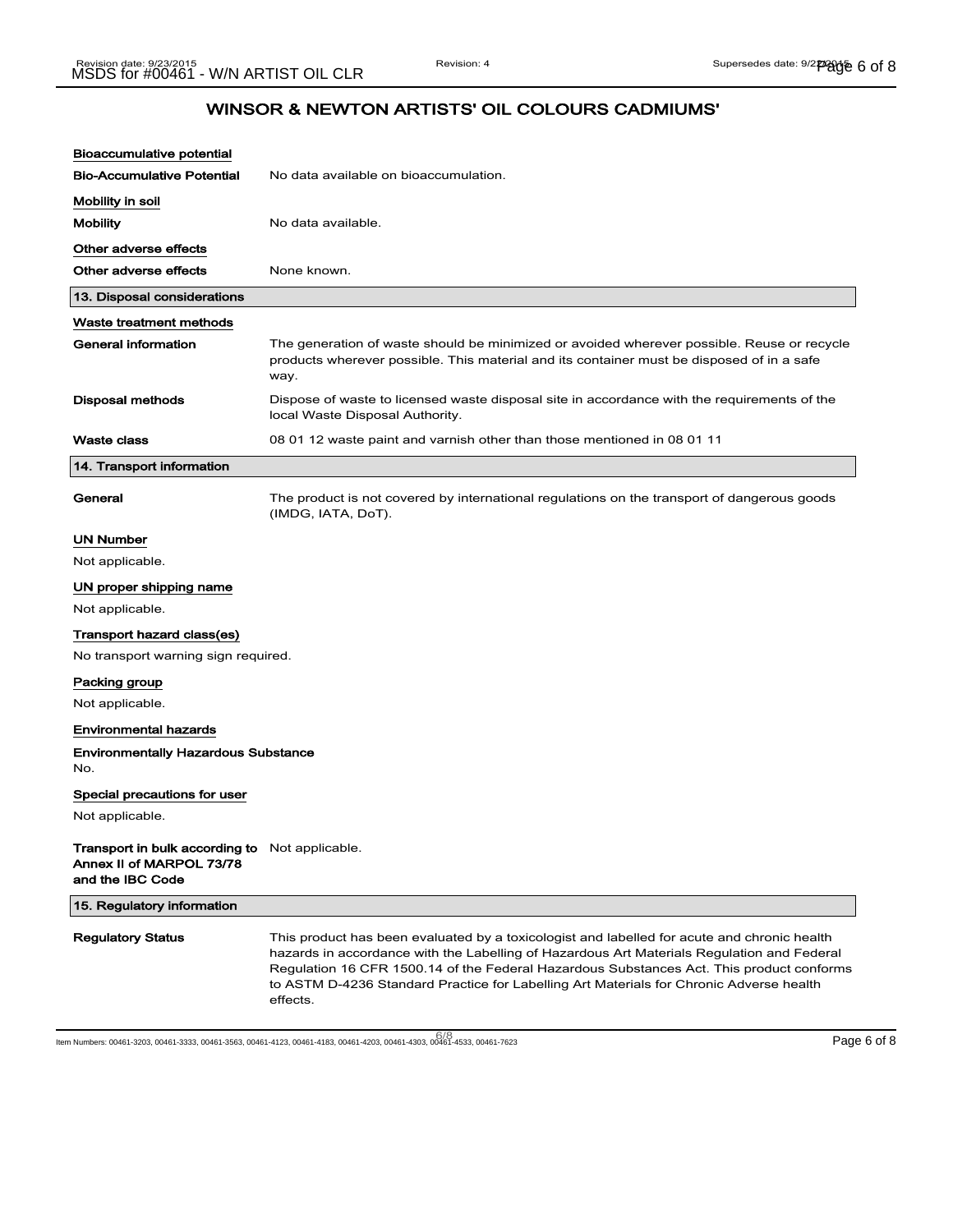#### US Federal Regulations

#### SARA Section 302 Extremely Hazardous Substances Tier II Threshold Planning Quantities None of the ingredients are listed or exempt.

#### CERCLA/Superfund, Hazardous Substances/Reportable Quantities (EPA)

None of the ingredients are listed or exempt.

#### SARA Extremely Hazardous Substances EPCRA Reportable Quantities

None of the ingredients are listed or exempt.

#### SARA 313 Emission Reporting

None of the ingredients are listed or exempt.

#### CAA Accidental Release Prevention

None of the ingredients are listed or exempt.

#### FDA - Essential Chemical

None of the ingredients are listed or exempt.

#### FDA - Precursor Chemical

None of the ingredients are listed or exempt.

#### SARA (311/312) Hazard Categories

None of the ingredients are listed or exempt.

## OSHA Highly Hazardous Chemicals

None of the ingredients are listed or exempt.

#### US State Regulations

#### California Proposition 65 Carcinogens and Reproductive Toxins

WARNING: DO NOT SPRAY APPLY -- This product contains cadmium, a chemical known to the State of California to cause cancer by means of inhalation.

#### California Air Toxics "Hot Spots" (A-I)

None of the ingredients are listed or exempt.

#### California Air Toxics "Hot Spots" (A-II)

None of the ingredients are listed or exempt.

#### California Directors List of Hazardous Substances

None of the ingredients are listed or exempt.

### Massachusetts "Right To Know" List

None of the ingredients are listed or exempt.

### Rhode Island "Right To Know" List

None of the ingredients are listed or exempt.

#### Minnesota "Right To Know" List

None of the ingredients are listed or exempt.

### New Jersey "Right To Know" List

None of the ingredients are listed or exempt.

### Pennsylvania "Right To Know" List

None of the ingredients are listed or exempt.

#### Inventories

7/8<br>Item Numbers: 00461-3203, 00461-3333, 00461-3563, 00461-4123, 00461-4183, 00461-4203, 00461-4303, 00461-4533, 00461-7623 Page 7 of 8